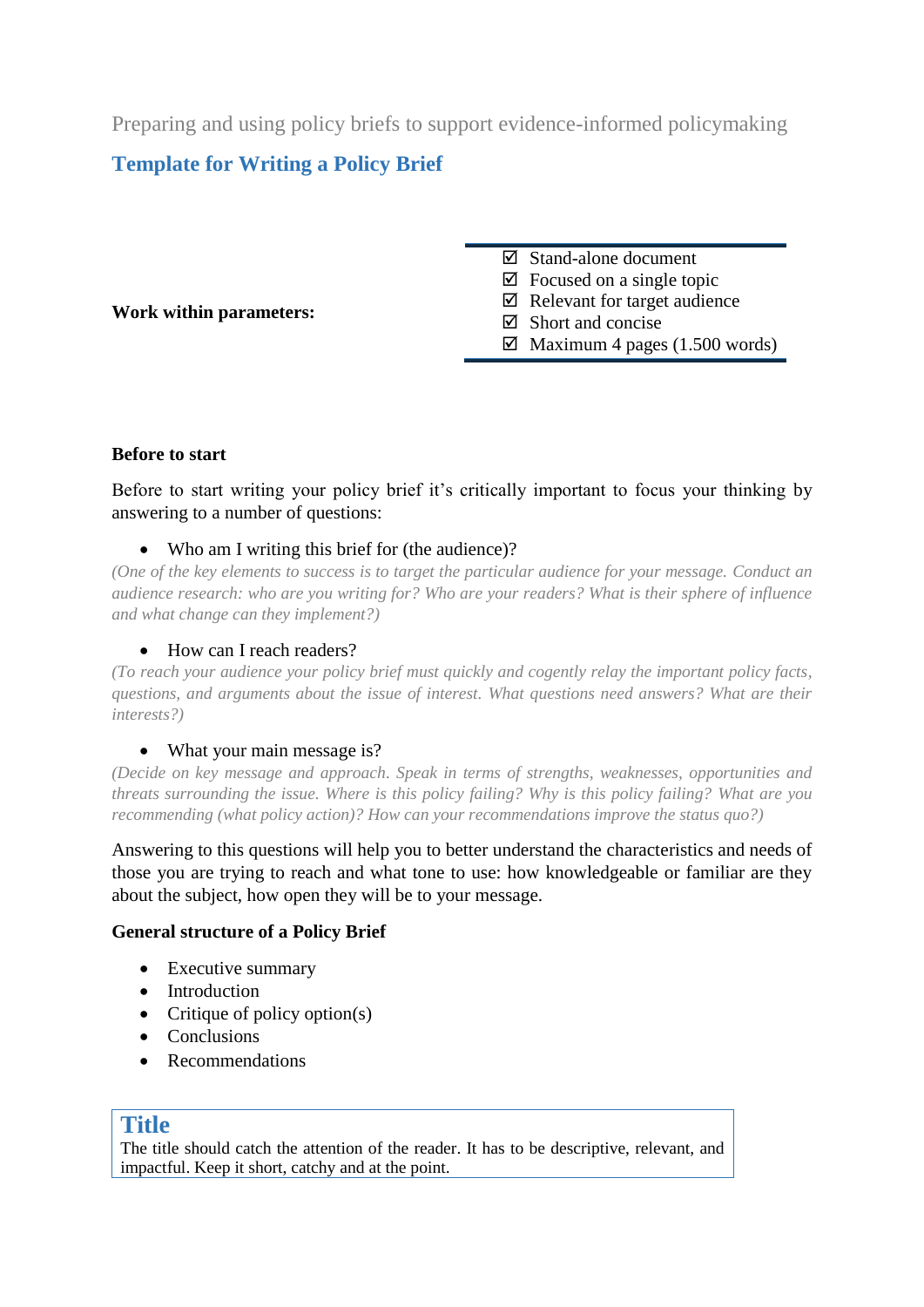*Shows the title of the policy brief, date & other useful information. Make it attractive!*

- *Short: no more than 12 words*
- *Catchy: include relevant key words; consider that questions can pique curiosity and capture the reader's attention*
- *To the point: relevant to the issue drawn to attention*

### **Subtitle**

- What is your statement?
- What will catch busy readers*?*

*(Frame your issue in one sentence, a concise statement of what the policy brief will tell your audience. It will provide an overview for busy readers. It should be written last)*

# **Executive summary**

The executive summary is supposed to create curiosity about the rest of the brief and entices readers to go further. Write the summary for an audience that is short of time. The summary must highlight the relevance and importance of the brief. Your audience must be able to understand the main points of the policy brief without reading nothing else.

Write 1 or 2 paragraphs including a brief overview of all parts of the policy brief (it should be written last):

• Why is the problem important? Why should people care?

*(Describe the problem addressed and why the issue is relevant for the audience)*

- What were the goals of the research and overall findings?
- Why the current policy needs changes? What are your recommendations for action?

*(Outline why the current policy doesn't worked as it supposed and prescribe a new course of action)*

#### **Key points**

Use this space to ensure that the main facts can be caught at a quick look.

\_\_\_\_\_\_\_\_\_\_\_\_\_\_\_\_\_\_\_\_

*The main points of your policy brief:*

- *What is the problem addressed?*
- *What prompt action can be undertake to solve the issue?*
- *What are the main advantages and disadvantages of these actions?*

# **Introduction**

The introduction usually represents 10-15% of the main body of the text. In this section you will have to convince your audience that there is a current and urgent problem that requires immediate action. Try to start your introduction with a "bang" - an attentiongrabbing fact, a question or something similar.

#### **The problem**

#### • What is the problem? Why is the problem important?

*(Introduce your topic: State clearly the problem in focus and/or objectives and highlight the urgency of the problem. This will capture the readers' attention and motivate them to read the rest of the text)*

#### **Background, context**

• What happens, where, who is involved?

*(Based on the literature in the field, provide an outline of the background that is relevant for the issue. Summarize facts, issues and context)*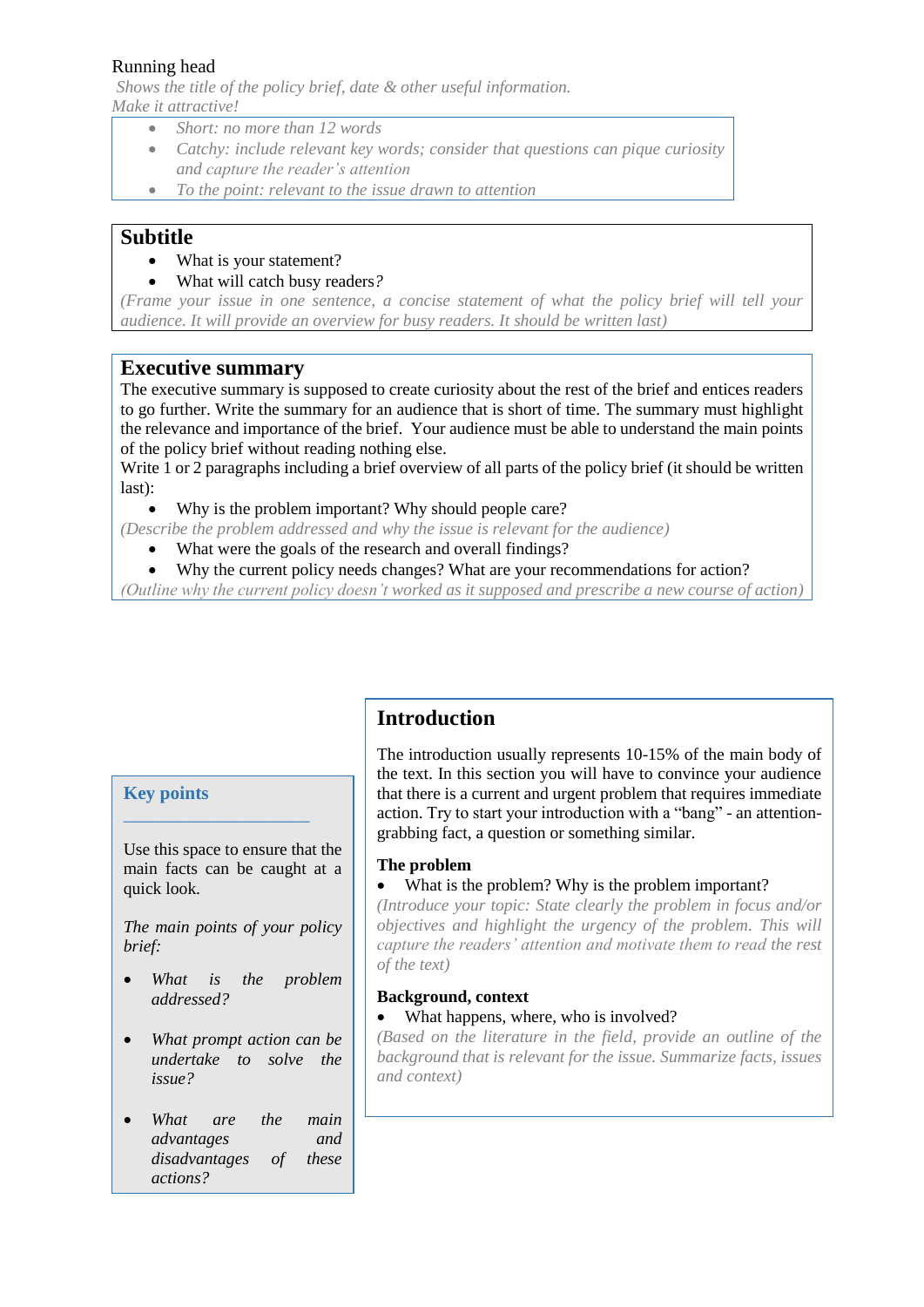*Shows the title of the policy brief, date & other useful information. Make it attractive!*

#### *Continuation of introduction* **Causes of the current situation**

Why?

*(Provide a short overview of the root causes of the problem. Base your arguments on evidence and give examples.)*

#### **Effects of the current situation**

- What effects does it have?
- What are the policy implications of the problem? Why the reader should do something about it?

*(Make a clear statement of the policy implications of the problem. Use evidence from literature and other reliable sources to support your assertions. Try to give some examples)*

#### Make the transition to the main body of the text.

*(Advance your recommendations to deal with the problem – the preferred policy)*

# **Critique of policy option(s)**

This section usually represents 25-30% of the main body of the text. Offer details on the shortcomings of the current approach and present the selected options. The aim is to inform the audience of policy options that have been already pursued.

#### **Approaches and results**

#### • What is the current approach?

*(Provide a short overview of the policy being currently implemented)*

#### • How the study was conducted?

*(Explain how the study was conducted, methods used to collect data, describe research and analysis without being too technical)*

#### • What are your main findings?

*(Present the main results of your research or study and the key findings that are relevant for your audience)*

• Why there is a need for change?

#### • Where changes need to occur?

*(Present the main policy implications of the research findings. Formulate a strong argument to illustrate the need for change explaining why and how the current approach is failing)*

*Continuation of critique of policy option(s)*

**Presentation of selected options and policy implications**

In this section you have to present an overview of the selected policy option(s) with focus on their implications (what could happen).

 What are the courses of action that may be undertake?

*(Point out which policies are the most appropriate to tackle the problem. A number of three policy options is a feasible choice)*

• What effects will have the policy/policies? *(Discuss the effects of the proposed policy option(s). Provide concrete facts supported by strong evidence and/or examples to support your assertions)*

- What are the advantages of each policy option(s)? What are the disadvantages?
- What are the potential benefits?
- What are the costs?
- What grade of uncertainty presents related to the costs and consequences?

*(For each policy option selected state the advantages and disadvantages)*

# **Recommendations**

This section usually represents 30% of the policy brief. You have to call for action – include direct and clear suggestions for action! Provide a detailed and convincing list of recommendations of how policy approach need to change (what should happen). Re-emphasize the importance of action (repeat your message of what action needs to be taken).

• What are your recommendations?

What are the specific practical steps/measures that need to be implemented?

*(Describe clearly what should happen next, including a breakdown of precise steps. A number of five to six recommendations is a feasible choice. Try to keep your recommendations as short as possible.*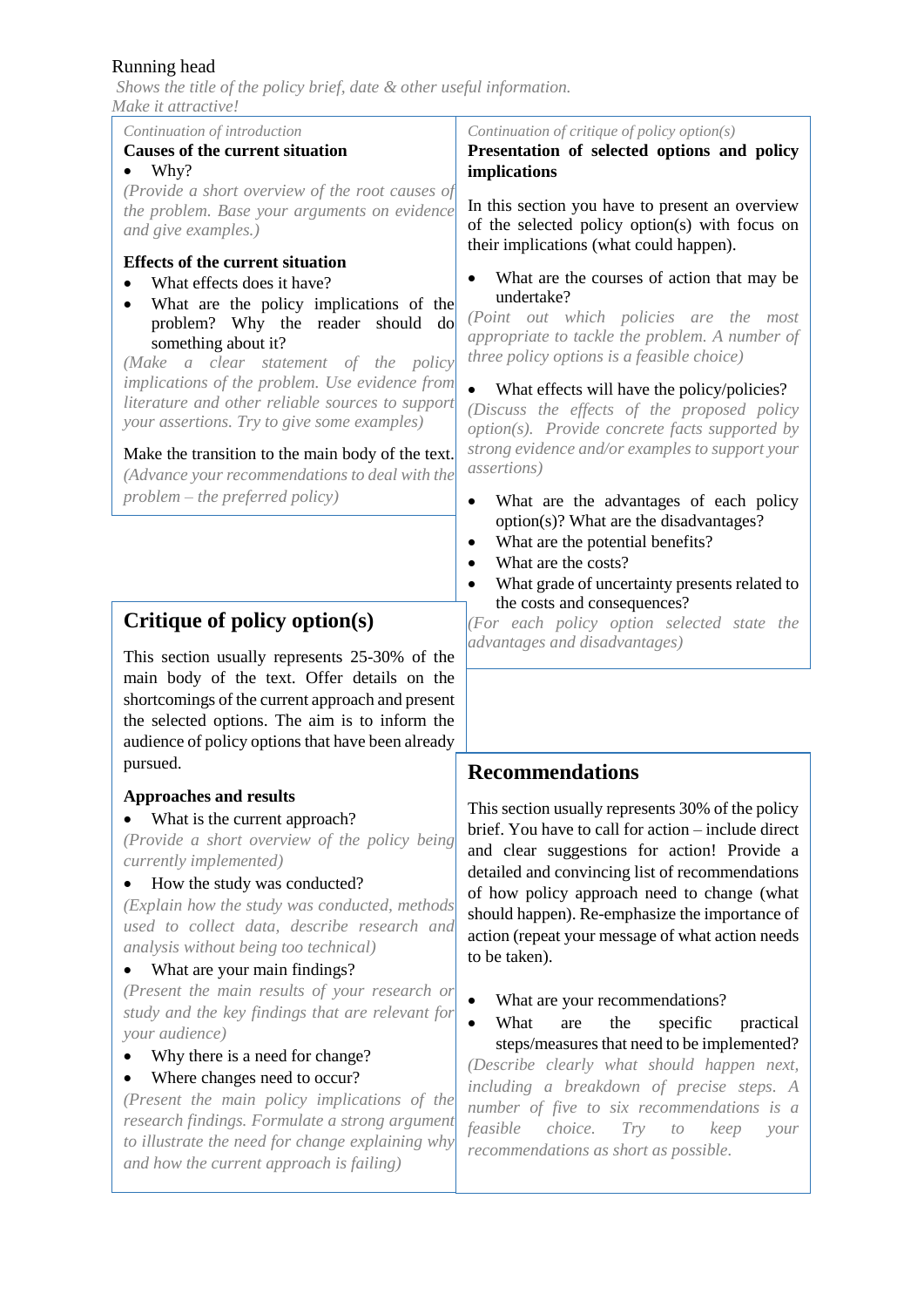*Shows the title of the policy brief, date & other useful information. Make it attractive!*  $\mathbf{r}$ 

|                                                                                                                                                                                                                                                                                                                                                                                                                                                                                                                       | <b>Conclusions</b>                                                                                                                                                                                                                                                                                                                                                                                          |
|-----------------------------------------------------------------------------------------------------------------------------------------------------------------------------------------------------------------------------------------------------------------------------------------------------------------------------------------------------------------------------------------------------------------------------------------------------------------------------------------------------------------------|-------------------------------------------------------------------------------------------------------------------------------------------------------------------------------------------------------------------------------------------------------------------------------------------------------------------------------------------------------------------------------------------------------------|
| Continuation of recommendations<br>Consider to choose three recommendations most<br>practical and relevant for your target audience<br>and elaborate on these:                                                                                                                                                                                                                                                                                                                                                        | This section is not specifically required in a<br>policy brief. If you choose to include conclusions<br>section in your policy brief, try to keep it short<br>(1-2 paragraphs).                                                                                                                                                                                                                             |
| What are the specific needs that need to be<br>changed?<br>How will this change come out?<br>What resources will be needed?<br>Where will these resources come from?<br>What is the overall benefit to both the policy<br>maker and society in general?<br>(Clearly describe your main recommendations<br>by including these components. Make sure that<br>they are relevant, credible and feasible and                                                                                                               | How urgent the situation is?<br>٠<br>How important is to choose the policy option<br>$\bullet$<br>recommended?<br>(Base your conclusions on results and construct<br>the idea around the argument behind the policy<br>recommendations. Conclude your brief as a<br>logic, relevant and complete response to the<br>problem)                                                                                |
| present them in a way that is easy to understand.<br>As much as possible, try to support your<br>assertions on research and other evidence.)                                                                                                                                                                                                                                                                                                                                                                          | References and useful resources                                                                                                                                                                                                                                                                                                                                                                             |
| After drafting your recommendation list ask<br>yourself:                                                                                                                                                                                                                                                                                                                                                                                                                                                              | Help readers to find out more information on<br>the issues if interested                                                                                                                                                                                                                                                                                                                                    |
| Are my recommendations viable?<br>Does the recommendations seem feasible?<br>Are my recommendations realistic?<br>(Keep in mind that policy makers are looking for<br>recommendations that<br>be<br>easily<br>can<br>implemented. Make sure that they are feasible<br>from political, economic, social and technical<br><i>point of view</i> )                                                                                                                                                                        | Include a brief list of references<br>You may choose 1-2 resources that you find<br>$\bullet$<br>the most useful and provide in depth and<br>detail information about                                                                                                                                                                                                                                       |
| <b>Tips</b>                                                                                                                                                                                                                                                                                                                                                                                                                                                                                                           |                                                                                                                                                                                                                                                                                                                                                                                                             |
| Keep your recommendations short<br>⊻<br>Make your recommendations and evidence<br>☑<br>visible<br>Use sidebars or boxes, but avoid overuse<br>☑<br>Boldfacing the key words<br>⊻<br>(It will be easier for the reader to find them and<br>will ensure that your recommendations are<br>visible for the audience without reading the rest<br>of the text.)<br>Base your recommendations on significant<br>⊻<br>evidence<br>Base your recommendations on relevance to<br>⊻<br>your audience<br>Repeat your message<br>⊻ | <b>Acknowledgments</b><br>If part of a project, include the background,<br>٠<br>aim and objectives.<br>Consider to include those who made a<br>٠<br>significant contribution to the content of the<br>policy brief.<br>Include an address where audience can find<br>٠<br>more information.<br>Information on the copyright<br>In what conditions the material can be<br>٠<br>reproduce without permission? |
|                                                                                                                                                                                                                                                                                                                                                                                                                                                                                                                       | After you have drafted the policy brief,                                                                                                                                                                                                                                                                                                                                                                    |

consider to answer to the following questions [\(source\)](http://communication-resources.wikispaces.com/file/view/Guidelines+for+writing+policybriefs.pdf):